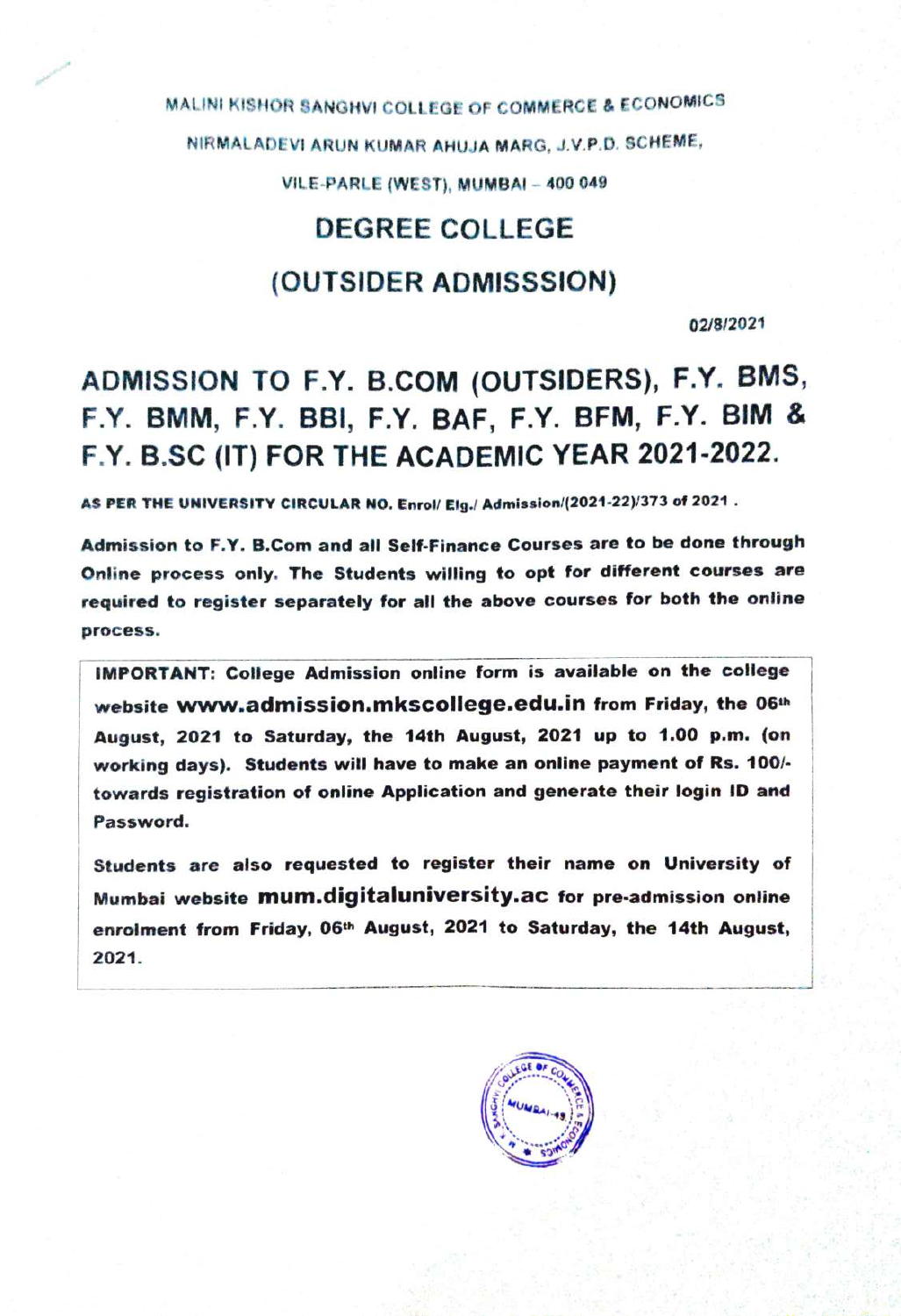## SCHEDULE OF ADMISSIONS

Registration of college online admission form on college website www.admission.mkscollege.edu.in along with University of Mumbai pre-admission online enrollment form on University website mum.digitaluniversity.ac from Friday, the 06<sup>th</sup> August, 2021 to Saturday, the 14th August, 2021. Following documents are to be scanned and uploaded at the time of online registration. (Not exceeding 250 KB)

- Latest Photograph
- Signature of Students
- Signature of the Parent/Guardian
- Marksheets of S.S.C. & H.S.C.
- Leaving Certificate of Std. Xilth
- Aadhar Card (No need to Scan)
- Minority Certificate (Gujarati Linguistic only) if applied in this category.
- Students from other boards to submit the migration certificate, passing certificate & their admissions will be provisional till contfirmation of eligibility certificate from University of Mumbai.
- For other quota: Handicapped, Freedom Fighter, Ex-Servicemen and Govt. Transfer Employees proof required if applied in this category. Lost parents in Covid-19.
- For Sport quota: Certificates State Level & National Levol Participation only if applied in this category
- Declaration regarding Attendance& Prospectus (Duly signed by Student & Parent/Guardian).



.2